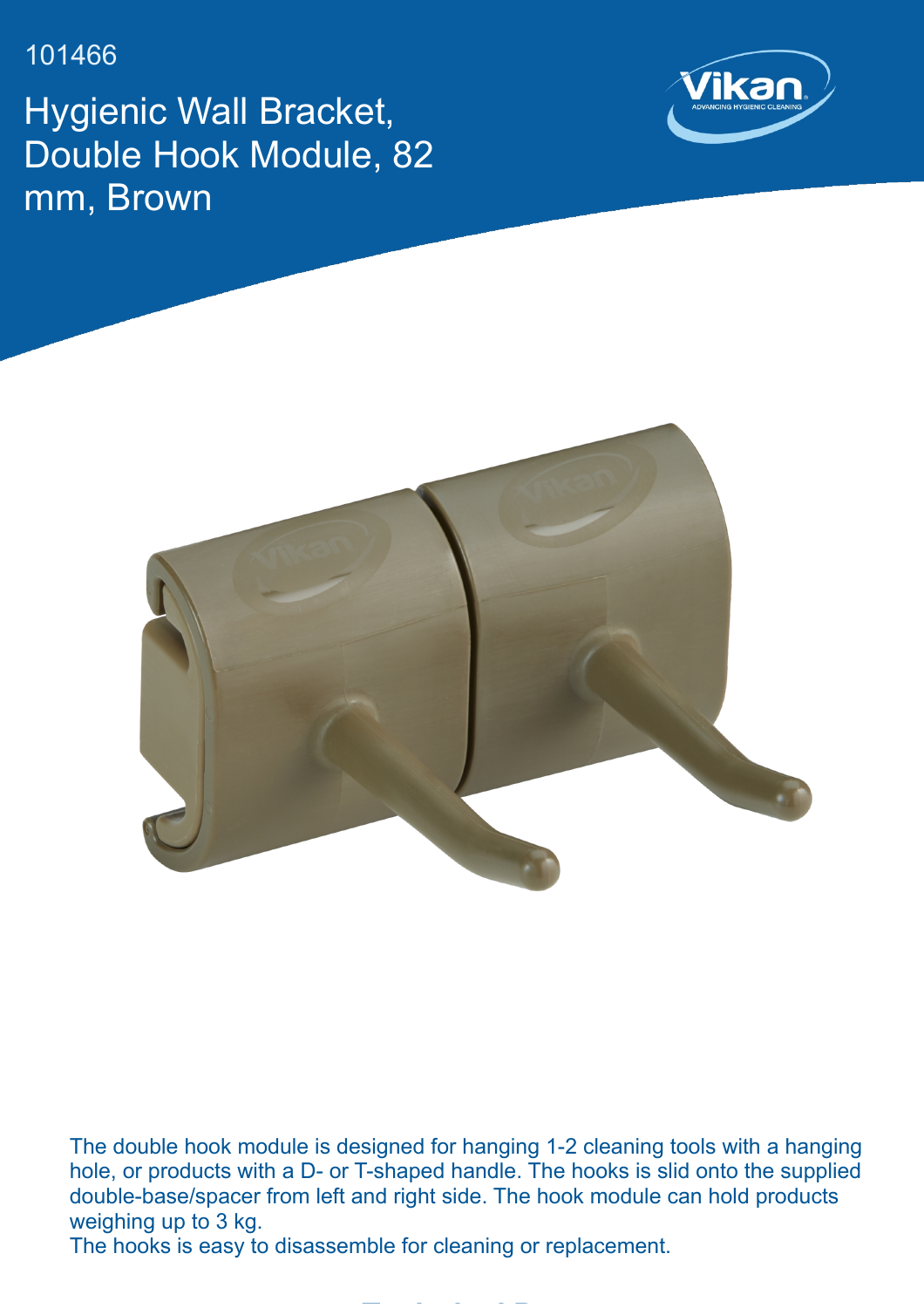## **Technical Data**

| <b>Item Number</b>                                                                        | 101466                     |
|-------------------------------------------------------------------------------------------|----------------------------|
| <b>Holds products between</b>                                                             | $25 - 34$ mm               |
| <b>Material</b>                                                                           | Polypropylene<br>Polyamide |
| Complies with (EC) 1935/2004 on food contact materials <sup>1</sup>                       | Yes                        |
| Produced according to EU Regulation 2023/2006/EC of Good<br><b>Manufacturing Practice</b> | Yes                        |
| <b>FDA compliant raw material (CFR 21)</b>                                                | Yes                        |
| Complies with UK 2019 No. 704 on food contact materials                                   | Yes                        |
| Meets the REACH Regulation (EC) No. 1907/2006                                             | Yes                        |
| Use of phthalates and bisphenol A                                                         | <b>No</b>                  |
| <b>Is Halal and Kosher compliant</b>                                                      | Yes                        |
| <b>Design Registration No.</b>                                                            | EU 008195606-0001-12       |
| <b>Box Quantity</b>                                                                       | 5 Pcs.                     |
| Quantity per Pallet (80 x 120 x 200 cm)                                                   | <b>600 Pcs</b>             |
| <b>Quantity Per Layer (Pallet)</b>                                                        | 120 Pcs.                   |
| <b>Box Length</b>                                                                         | 282 mm                     |
| <b>Box Width</b>                                                                          | 124 mm                     |
| <b>Box Height</b>                                                                         | <b>78 mm</b>               |
| Length                                                                                    | 82 mm                      |
| <b>Width</b>                                                                              | <b>78 mm</b>               |
| <b>Height</b>                                                                             | 48 mm                      |
| <b>Net Weight</b>                                                                         | 0.0535 kg                  |
| <b>Weight bag (Recycling Symbol "4" Low Density Polyethylene</b><br>(LDPE)                | $0.002$ kg                 |
| <b>Weight cardboard</b>                                                                   | $0.0134$ kg                |
| <b>Tare total</b>                                                                         | 0.0154 kg                  |
| <b>Gross Weight</b>                                                                       | $0.07$ kg                  |
| <b>Cubik metre</b>                                                                        | 0.000307 M3                |
| <b>Recommended sterilisation temperature (Autoclave)</b>                                  | 121 °C                     |
| <b>Max. cleaning temperature (Dishwasher)</b>                                             | 93 °C                      |
| Max usage temperature (food contact)                                                      | 40 °C                      |
| Max usage temperature (non food contact)                                                  | 80 °C                      |
| Min. usage temperature <sup>3</sup>                                                       | 0 °C                       |
| Min. pH-value in usage concentration                                                      | 2 pH                       |
| <b>Max. pH-value in Usage Concentration</b>                                               | 10.5 pH                    |
| <b>Recycling Symbol "5", Polypropylene (PP)</b>                                           | <b>No</b>                  |
| <b>Gtin-13 Number</b>                                                                     | 5705022029620              |